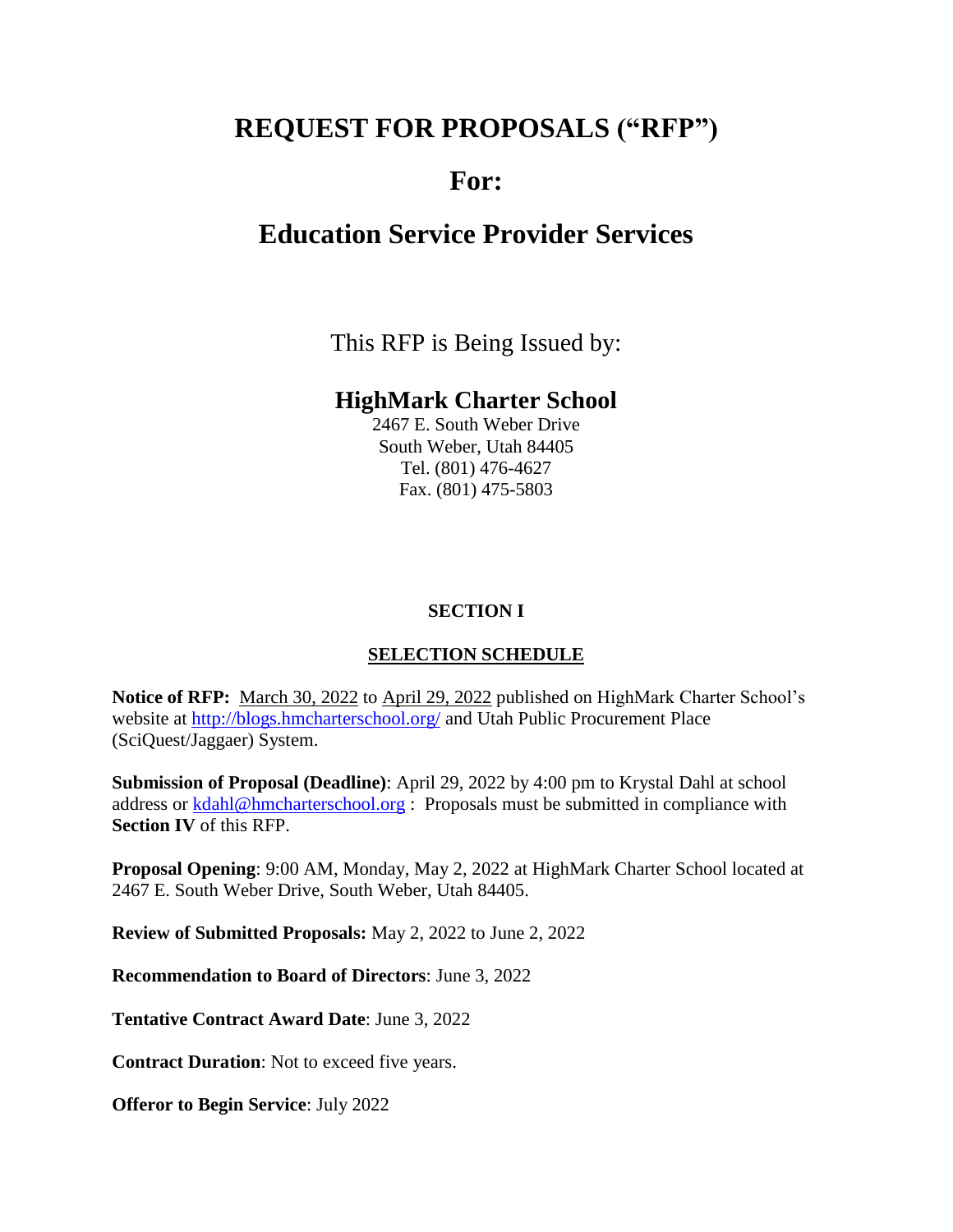#### **SECTION II**

#### **INTRODUCTION**

- A. HighMark Charter School (the "School" or "HMCS") is requesting proposals for a public charter school Education Service Provider ("ESP").
- B. BACKGROUND OF HMCS. HMCS is a charter school in South Weber serving students in grades K-9. The charter for HMCS was approved by the Utah State Board of Education in 2011. HMCS opened in the fall of 2012 and has been in operation for over four years. HMCS is a K-9 charter school with approval to enroll a total of 695 students. HCMS had 650 students enrolled for the 2021-2022 school year and expects to enroll at least that many students in successive years. The mission of HMCS is to equip students with the highest quality education while fostering an entrepreneurial spirit by integrating practical business applications throughout the core curriculum.
- C. **DISCLAIMER & ACKNOWLEDGEMENT. Authorization to continue operating HMCS as a Utah public charter school is expressly contingent on HMCS's charter not being terminated by the Utah State Board of Education. HMCS reserves the right to cancel any and all ESP service agreements executed pursuant to this RFP in the event the School's charter is terminated for any reason. All offerors must agree to cancellation of said agreements and to hold HMCS, its directors, officers, employees, and agents harmless for any loss of potential profits and costs/expenses incurred in the event the School's charter is terminated for any reason. Submission of an ESP proposal in response to this RFP shall be deemed an acknowledgment and consent by the offeror to the cancellation provisions contained in this paragraph.**
- D. TERM OF CONTRACT. In the interest of maintaining continued services, HMCS will award the contract for ESP services for a period up to, but not to exceed, five (5) years, beginning July 2022. The contract entered into by HMCS's Board of Directors for ESP services shall be in writing and shall incorporate the above-mentioned "Disclaimer & Acknowledgment."
- E. AWARD OF CONTRACT. The contract will be awarded to the offeror whose proposal is determined to be the most advantageous to HMCS, taking into consideration the price and the evaluation factors set forth in this RFP. No other factors or criteria will be used in the evaluation, and please note that due to recent changes to the Utah Procurement Code, cost is evaluated independently from the substantive evaluation factors. The final determination shall be in writing and shall be determined at the sole discretion of HMCS's Board of Directors. The contract file will contain the basis on which the award is made. HMCS can reject any and all proposals, and it can waive any informality or technicality in any proposal received if HMCS's Board of Directors determines it would serve the best interests of HMCS. HMCS will open proposals publicly, identifying only the names of the offerors. Following the award decision, all proposals become public information.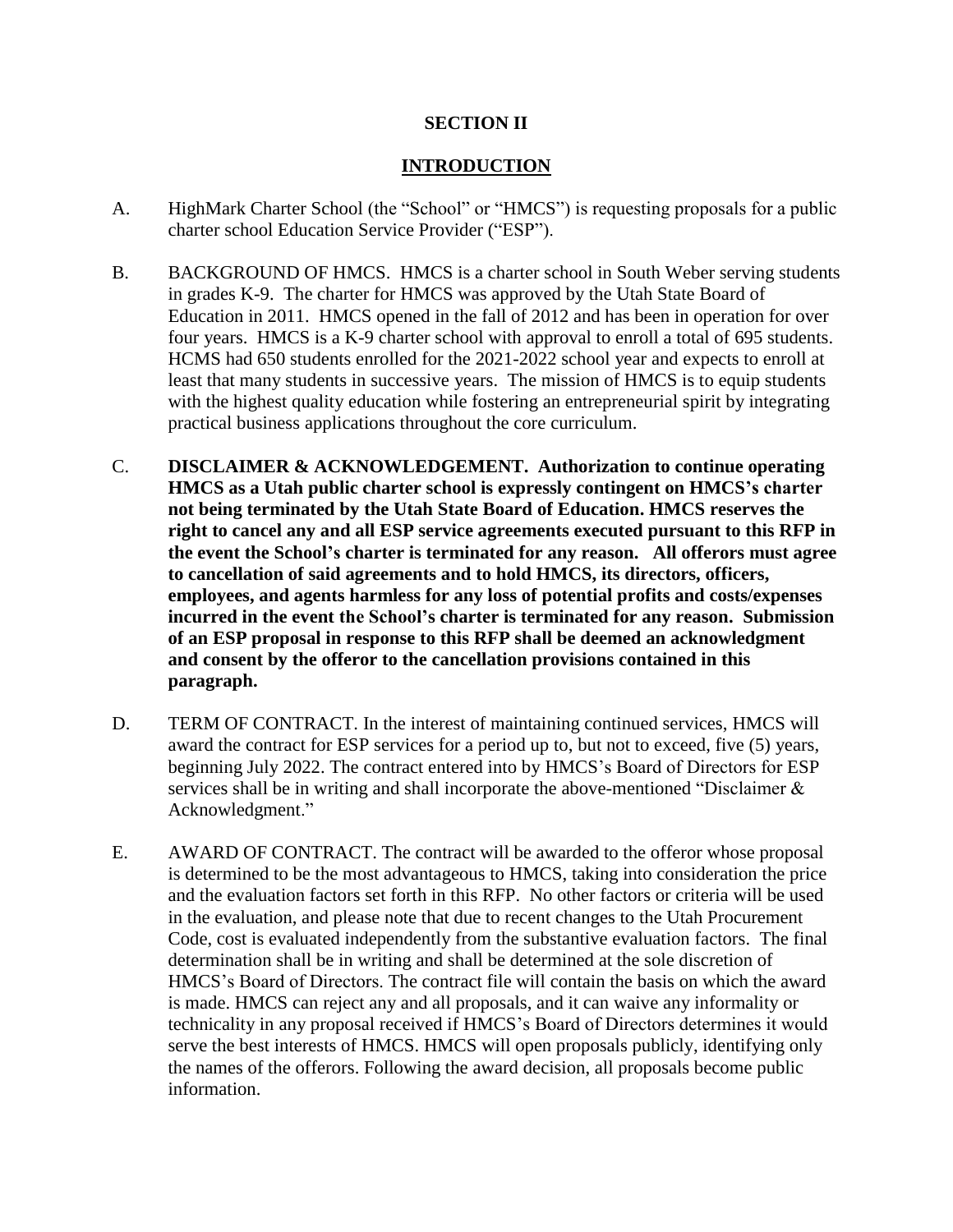#### **SECTION III**

#### **PROPOSAL INFORMATION**

- A. Proposals must be submitted in compliance with **Section IV** of this RFP.
- B. The services required and offered in a proposal should meet the needs described below. Only one proposal from each offeror may be submitted and considered. Offerors may include any special or unique services they plan to provide.
- C. Submission of a proposal will be construed to mean that the offeror understands the requirements contained herein, and the offeror can supply the described services for the fee contained in their submitted proposal.
- D. Proposals will be opened publicly at HMCS at 9:00 AM on Friday, April 23, 2022. HMCS is located at 2467 E. South Weber Drive, South Weber, Utah 84405. Proposals will be opened so as to avoid disclosure of contents to competing offerors during the process of negotiation. However, a register of proposals will be prepared and shall be open for public inspection after the contract is awarded. The School will cooperate with all potential offerors, to the extent reasonably possible, in their attempt to obtain information. Discussions may be conducted with offerors who submit proposals for the purpose of assuring full understanding of, and responsiveness to, the solicitation requirements.
- E. If selected by the HMCS Board of Directors, the successful offeror must be prepared to execute a written education services provider agreement containing the services, terms, and conditions outlined in the successful proposal.
- F. **It is understood that HMCS's issuance of this RFP does not obligate HMCS to accept any of the proposals submitted in response to this RFP, nor does it guarantee that HMCS will in fact accept any of the said proposals. To the extent permitted by law, HMCS's Board of Directors reserves the right to accept or reject any or all proposals and/or to waive any or all formalities in any proposal or in the proposal process deemed to be in the best interest of HMCS. No agreement exists on the part of HMCS and any offeror until a written contract is approved and executed by HMCS's Board of Directors and the offeror.**
- G. Proposals received by telephone, fax, mail, or any other unapproved form are not acceptable and will not be considered. Proposals must be submitted by email in accordance with Section IV.
- H. This RFP does not obligate HMCS to pay for any costs of any kind whatsoever that may be incurred by an offeror/respondent or any third parties in connection with a proposal. All proposals, responses, and supporting documentation shall become property of HMCS. Further, HMCS shall not be liable to any offeror, person, or entity for any losses, expenses, costs, claims or damages of any kind arising out of, by reason of, or attributable to, the offeror responding to the RFP.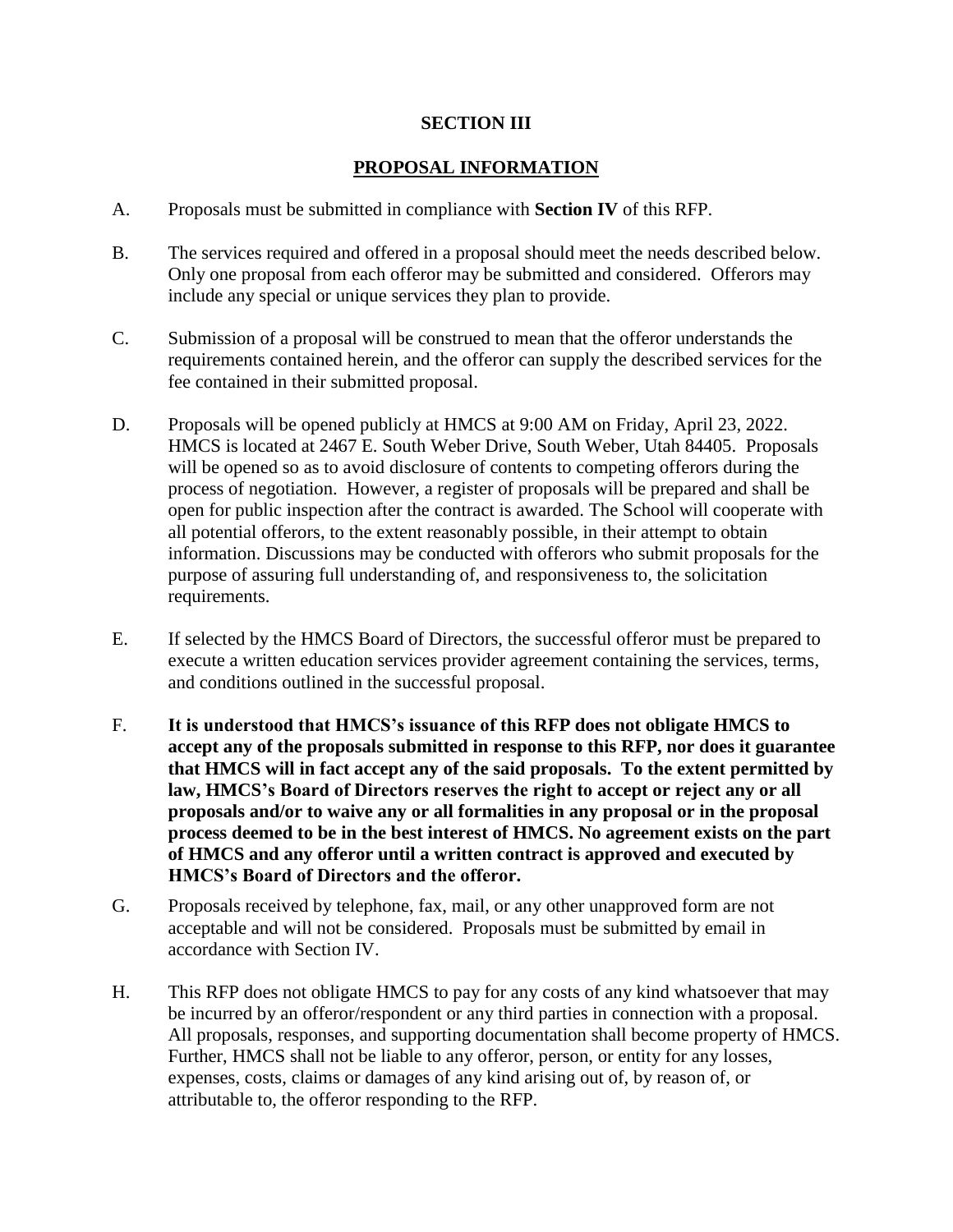I. At any time during the evaluation process, the evaluation committee may, with appropriate approval, request best and final offers, as provided for in Utah Code § 63G-6a-707.5, from responsible offerors who submit responsive proposals that meet any minimum qualifications, evaluation criteria, or score thresholds identified in this RFP.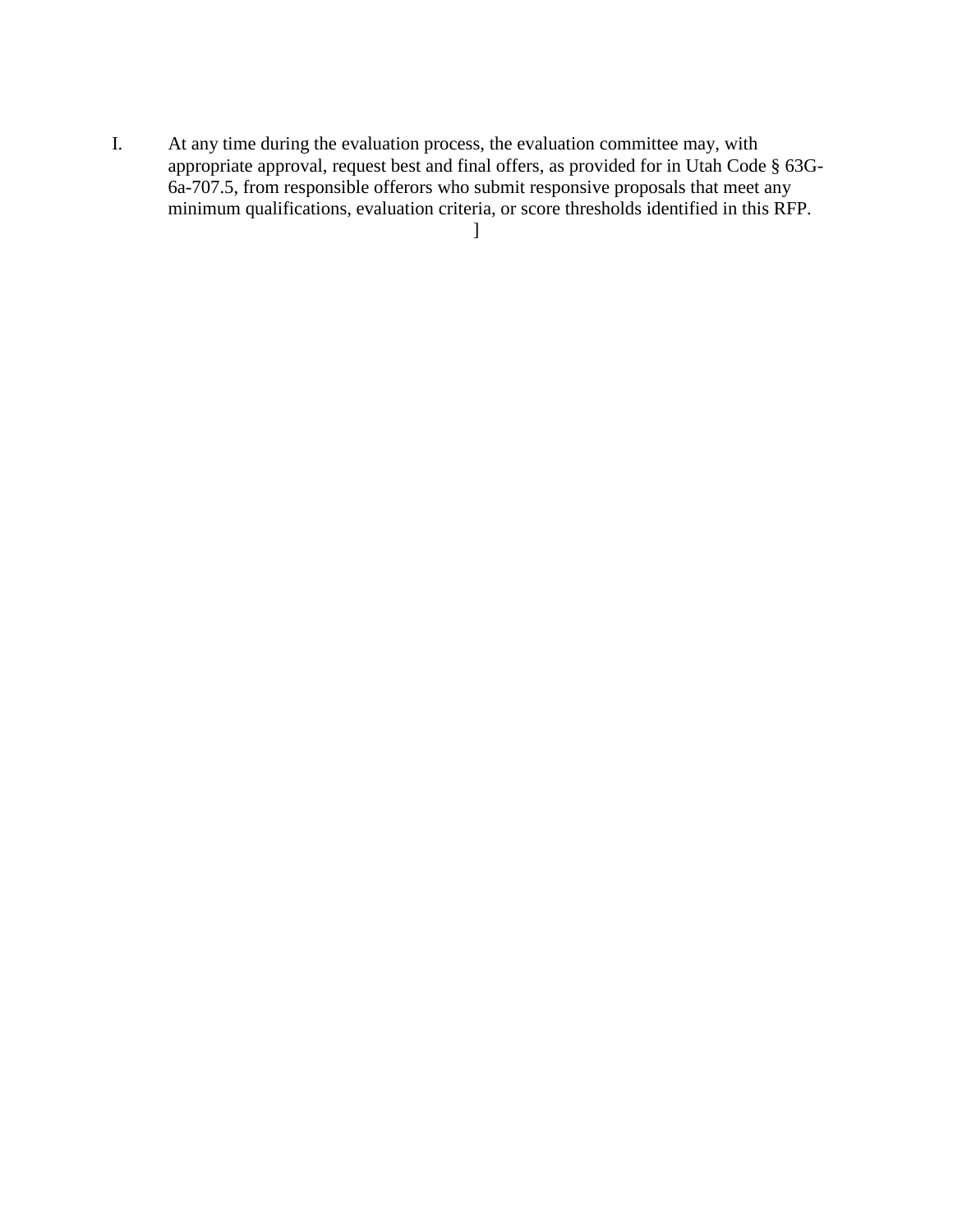#### **SECTION IV**

#### **PROPOSAL REQUIREMENTS**

Potential offerors are hereby invited to submit a proposal for Education Service Provider services for HighMark Charter School.

#### A. **It is mandatory that each proposal contain a cover letter which includes the following**:

- 1. A statement of the offeror's intent to provide the services outlined in the proposal;
- 2. The legal company name;
- 3. Complete company address;
- 4. Company contact person's name, phone number, and email address;
- 5. Company's website address;
- 6. The signature of the company's authorized representative, including position/title; and
- 7. The date of submission.
- B. Proposals must address the Proposal Specifications set forth in Section V.
- C. Proposals must be emailed to Krystal Dahl at kdahl@hmcharterschool.org on or before April 22, 2022 by 4:00pm. PROPOSALS MUST BE IN PDF FORMAT AND SEPARATED BY COST AND NON-COST RELATED INFORMATION. ALL COST INFORMATION PROVIDED BY THE OFFEROR MUST BE CONTAINED IN A SEPARATE PDF FILE(S) AND CLEARLY IDENTIFIED AS COST INFORMATION. NO COST INFORMATION MAY BE SUBMITTED IN THE SAME PDF FILE AS THE REST OF THE PROPOSAL. The phrase "PROPOSAL FOR EDUCATION SERVICE PROVIDER SERVICES" must be included in the subject line of the email.
- D. Proposals must be signed by the offeror.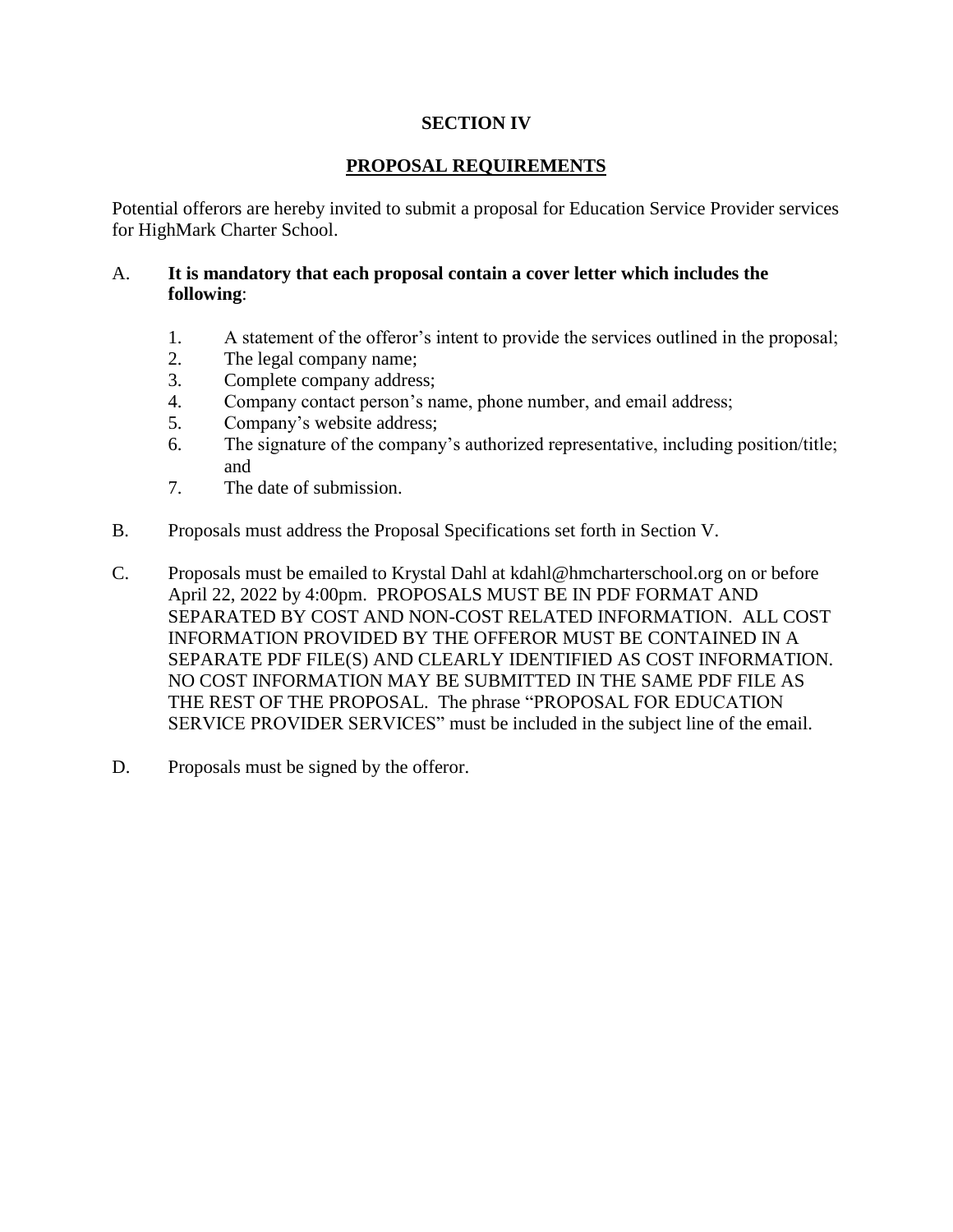#### **SECTION V**

#### **PROPOSAL SPECIFICATIONS**

- A. The ESP will be expected to act as an independent contractor in the delivery of educational support services.
- B. HMCS is seeking comprehensive educational support services, also known as charter school management services, to begin in July 2022 with the intent of utilizing the successful offeror's expertise in the effective planning, implementation, and delivery of its educational program. The successful offeror must have expertise and experience in applicable state and federal legislation regarding the operation of Utah charter schools. Each offeror must provide a response in their proposal, in narrative format, to each of the following management components:
	- 1. *ESP Experience, Qualifications, and Track Record*. Provide a narrative demonstrating a proven and successful track record for providing education support services to public charter schools. Preference may be given to offerors who demonstrate a successful operating history with Utah-based charter schools. Evidence of success must:
		- a. Include a list of all client charter schools, indicate the duration of your contractual relationship with each client school, and provide contact information for the charter school's current board president and principal. Note: HMCS reserves the right to contact the individuals listed herein. If you do not desire HMCS to contact any individual, please indicate it and provide an explanation.
		- b. Include a list of all management-level personnel and a description of their qualifications and experience. Also include a summary of other personnel and their qualifications and experience.
		- c. Include a list of any litigation, arbitration or other alternative dispute resolution the ESP, or any individual or affiliate of the ESP, has had with a charter school client within the past 10 years, as well as a brief explanation of each matter to the extent such information is publicly available.
		- d. Include a list of any charter school client of the ESP that has been formally put on probation (pursuant to Utah Rule 277-481-3, or previous applicable Utah Rule) or had their charter terminated by the Utah State Charter School Board in the last 10 years. If applicable, please describe why the school was placed on probation and indicate whether such client is still on probation.
	- 2. *Scope of Offered Services*. Provide a list and brief description of education services/management services offered in this proposal. Describe which, if any of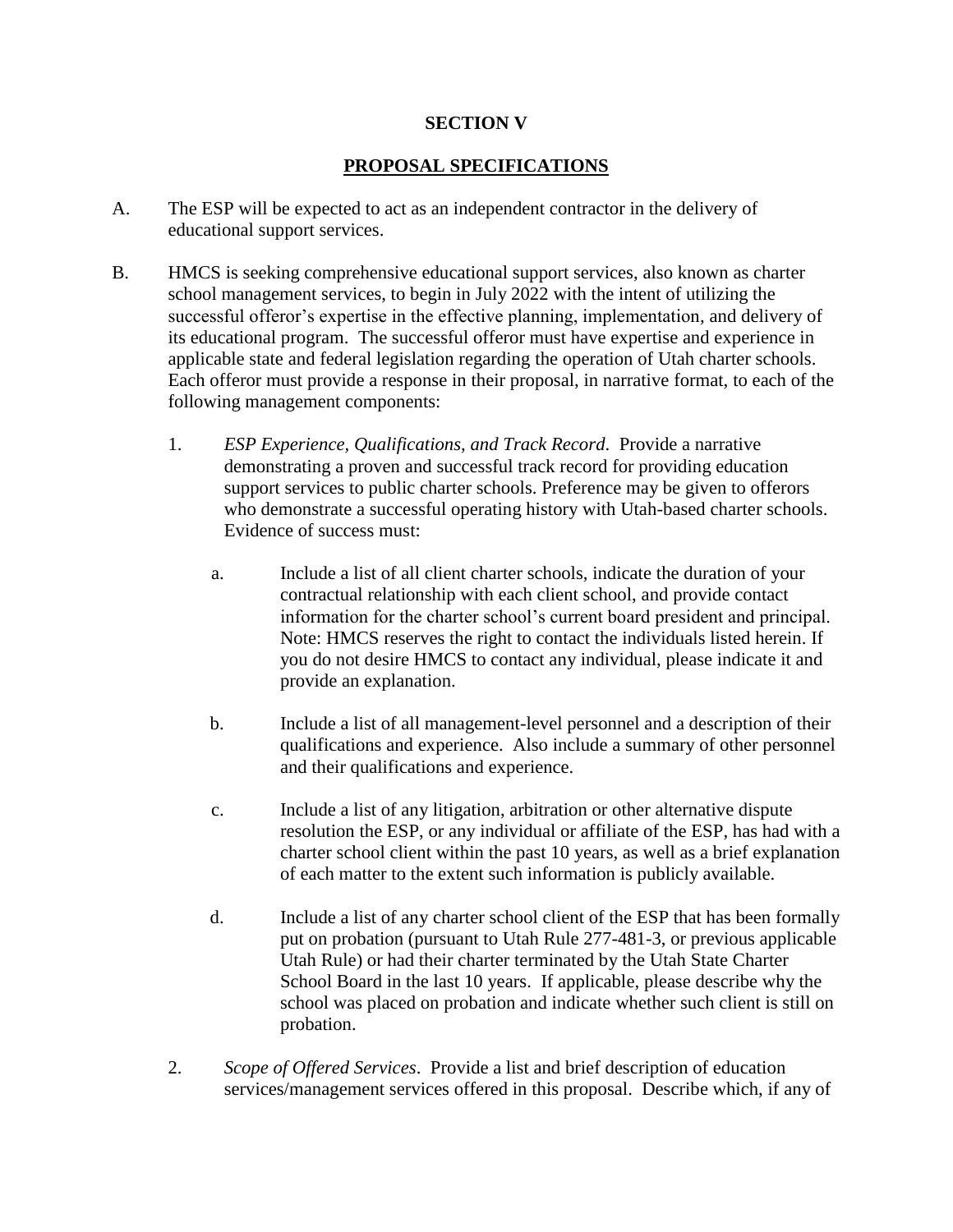these services relieve school staff and administration from duties they would otherwise be required to perform internally. Additionally, please provide specific responses to the following management elements:

- a. Detail your expertise and services offered, if any, regarding charter school facility needs. Indicate whether and to what extent you provide short and long term facility maintenance services, general handyman services, facility needs assessments, facility planning, and facility-related project management support and coordination.
- b. Detail your experience, expertise, and services offered regarding charter school human resources needs. This may include advertising for teaching/administrative positions, candidate screening, interviewing, and assistance with employment agreements, employee evaluations, and employee termination.
- c. Detail the services offered, if any, regarding the scheduling, record keeping, coordination, involvement, and attendance at regular and special meetings of the Board of Directors.
- d. The successful offeror will be charged with managing the financial affairs of HMCS. Detail your experience and expertise related to the preparation of annual budgets, financial forecasts, and strategic financial plans for the board's review, input, and approval. In addition, describe any expertise and experience in maintaining appropriate financial documentation, instituting proper internal controls, and providing financial audit support. Provide additional information regarding specific financial certifications or licenses held by key company employees.
- e. Detail the services offered, if any, regarding HMCS's accounts receivable, accounts payable, maintenance of school financial records, and other bookkeeping duties.
- f. HMCS recognizes the need to properly maintain and safeguard school records. Detail the services offered, if any, regarding the maintenance of school records.
- g. Detail the services offered, if any, regarding assistance with preparation of reports required by HMCS's authorizer or the Utah State Board of Education.
- h. Describe the services offered, if any, regarding administrative support and consulting in order to assist the school's administration in accomplishing the mission of HMCS.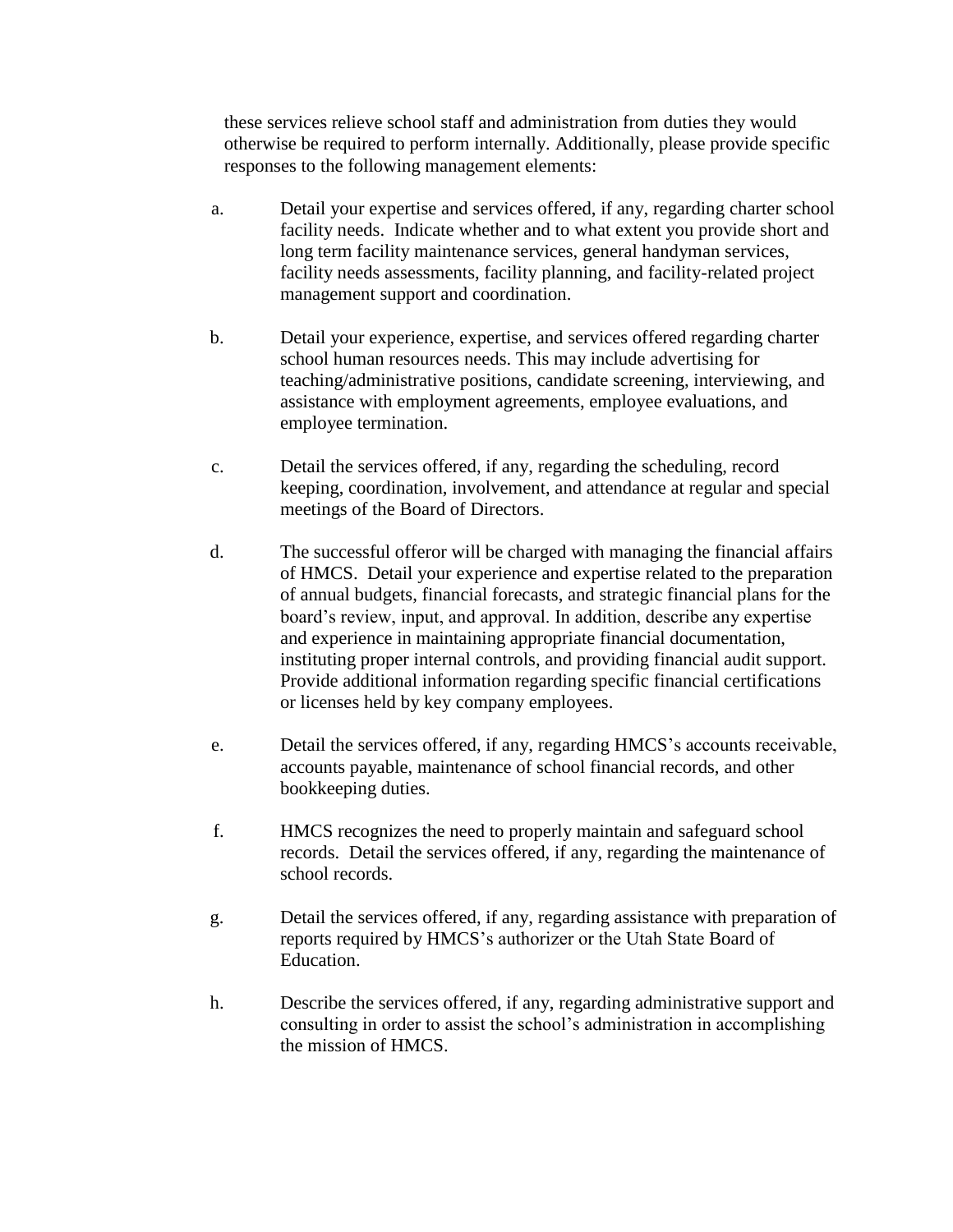- i. Describe the services offered, if any, regarding support for the school's special education program to help ensure compliance with applicable state and federal requirements.
- j. Provide a summary of any additional services offered as part of your proposal and not listed above.
- 3. *Compensation – Cost Formula*. ALL COST INFORMATION PROVIDED BY THE OFFEROR MUST BE SUBMITTED IN A SEPARATE PDF FILE(S) AND CLEARLY IDENTIFIED AS COST INFORMATION. NO COST INFORMATION MAY BE SUBMITTED WITH THE REST OF THE PROPOSAL. Provide the fee to be charged for the services contained in your proposal as outlined below. Regardless of whether your fees are based on a flat or per-pupil rate, please compute and provide your fees as follows:
	- a. Provide the total fee for a projected enrollment of 695 students in grades K-9.
		- 1. Indicate whether your fee is based on a flat or per-pupil rate and explain relevant factors in your fee computation that could modify the proposed fee; and
		- 2. Identify potential or applicable discounts.
	- b. Divide your proposed fee by the projected enrollment of 695 for a perpupil cost ("Proposed Fee"  $\div$  695 = Per-Pupil Cost).
- 4. *Selection and Scoring*. Selection of the Education Service Provider will be based on the responses to the above-listed management components in relation to the Evaluation Criteria set forth in the following section. The successful proposal will demonstrate a complete understanding of each of the service items, as well as a description of how the service items will be accomplished. The Evaluation Criteria contains a numerical score for each of the scored management components, and proposals will be ranked based on their score.